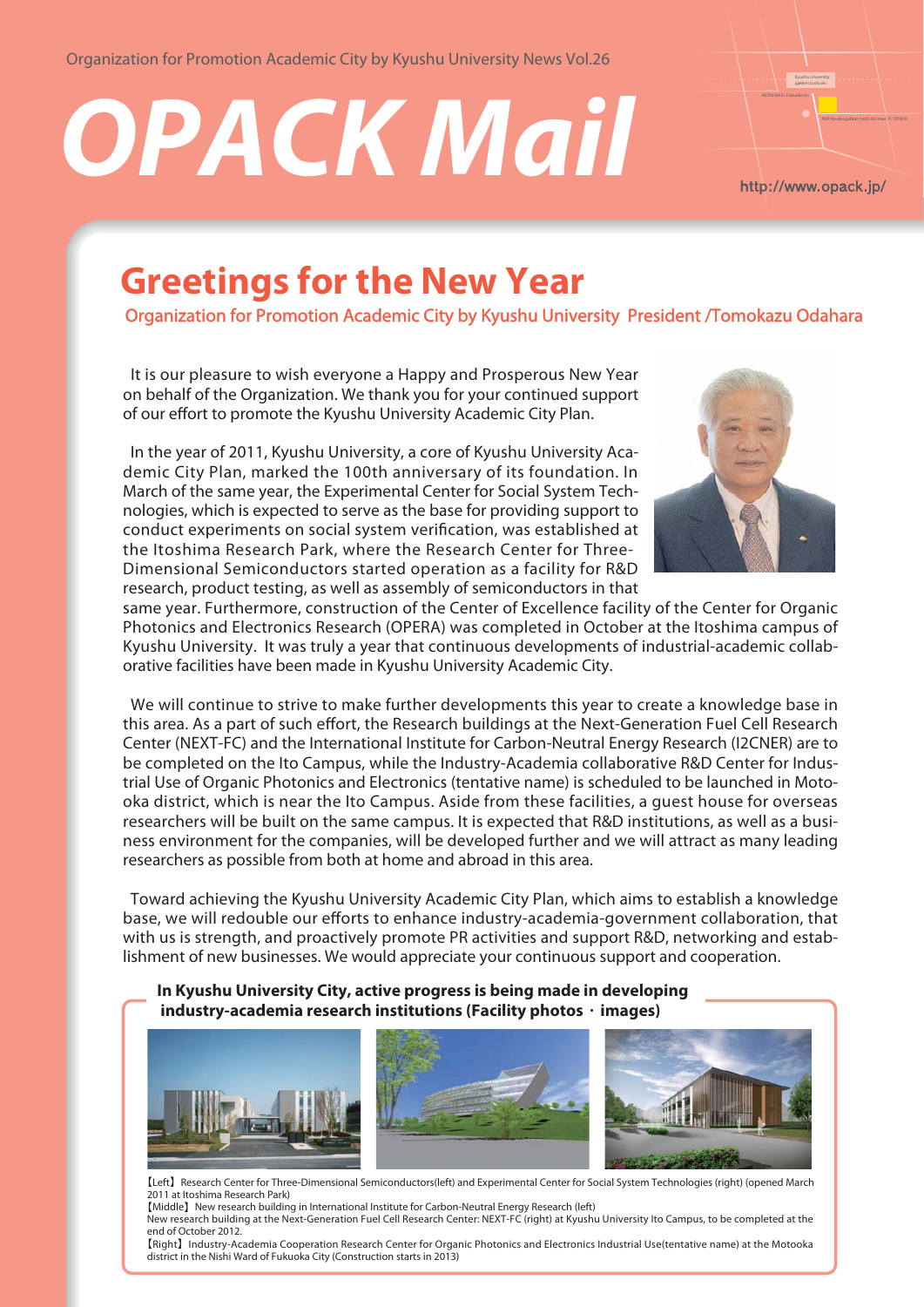

## **Center of Excellence facility of the Center for Organic Photonics and Electronics Research (OPERA) on Ito Campus of Kyushu University now open!**

 Upon completion of the Facility of Organic Photonics and Electronics Research, the Center of Excellence facility of the Center for Organic Photonics and Electronics Research (OPERA), an opening ceremony was held on Wednesday, October 5, 2011.

 The ceremony was attended by about 200 people who are involved in the center. OPERA Project Leader Chihaya Adachi delivered a speech saying, "We have steadily achieved impressive research results since its establishment, and it is our earnest wish to promote discussion and research among researchers here at the facility. I hope this will serve as an international center of excellence toward industrialization of next-generation organic EL devices".





 OPERA was established in April 2010 when Professor Chihaya Adachi's research project, "Challenge for Electroluminescence Super Device Through Innovation of Organic Materials" was selected as one of the thirty research projects for the Funding Program for World-Leading Innovative R&D of Science and Technology (FIRST) of the Cabinet Office in the 2009 fiscal year. The center has been carrying out research and development to industrialize next-generation organic EL devices in collaboration with about twenty institutions, including other universities and corporations, such as the Institute of Systems, Information Technologies and Nanotechnologies.

 Upon completion of the facility, further enhancement and promotion of education research in the area of organic optical electronics is expected at Kyushu University, which has been a research leader in that area.



**The 16th OPACK Networking Event** 

**Development of rapid and reliable cell-based evaluation technology for efficacy prediction of anti-cancer and anti-metabolic syndrome compounds**



Photo: OPACK networking event

 On September 7 2011, a lecture was given by invited guest speaker, Professor Toshihiro Ona, an Associate Professor of Agro-environmental Sciences, Faculty of Agriculture, Kyushu University, who has conducted original research on the development of a rapid, highly sensitive, label-free and non-invasive cell-based sensing technology for reliable efficacy prediction of anti-cancer and anti-metabolic compounds in their physiological concentration. This technology senses dynamic cellular reaction against target compounds (including combined use) and determines their efficacy within 1 hour of addition of the compound regardless of the pharmaceutical mode of action. He also spoke about

other issues including latest research achievements, and challenges of science technology while he has been actively promoting collaboration between industry and academia.

Please refer to last page for details of achievements made by Professor Ona.

#### **The 7th "Kyushu University Academic City Seminar" held in Tokyo**



Photo: Seminar in Tokyo

 With about 190 people both from public and private sector in attendance, OPACK hosted a seminar on Wednesday, September 12, 2012 at the Shinagwa prince hotel, on the topic of "Aiming to become a Knowledge Base, from Kyushu University Academic City, the "bridge" of advanced technology".

In his keynote speech, OPERA Project

Leader Chihaya Adachi introduced innovations in research of organic EL devices brought about by molecular organic semiconductors, as well as trends and the latest research results of organic EL technology.

 After his keynote speech, other speakers including Hisashi Yamauchi, Associate Professor of the Liaison Group Intellectual Property Management Center of Kyushu University ; Dr. Kei Sakanoue, OPERA Administrative deputy leader; Mr.Seiji Imoto, Secretary General of Fukuoka Industry, Science & Technology Foundation; Mr.Yasuo Morinaga(Secretary General of Hydrogen Energy Test and Research Center), spoke about various efforts, including research on advanced technology which has been developed at Kyushu University Academic City, as well as institutions and initiatives to act as a bridge between public and private sectors. At the same seminar, OPACK introduced cutting-edge research projects along with the current status of ongoing industry concentration in Kyushu University Academic City area.

 The seminar ended with great success as the participants enjoyed a lively exchange of information with lecturers.

 We express thanks to all those who attended the seminar despite bad weather.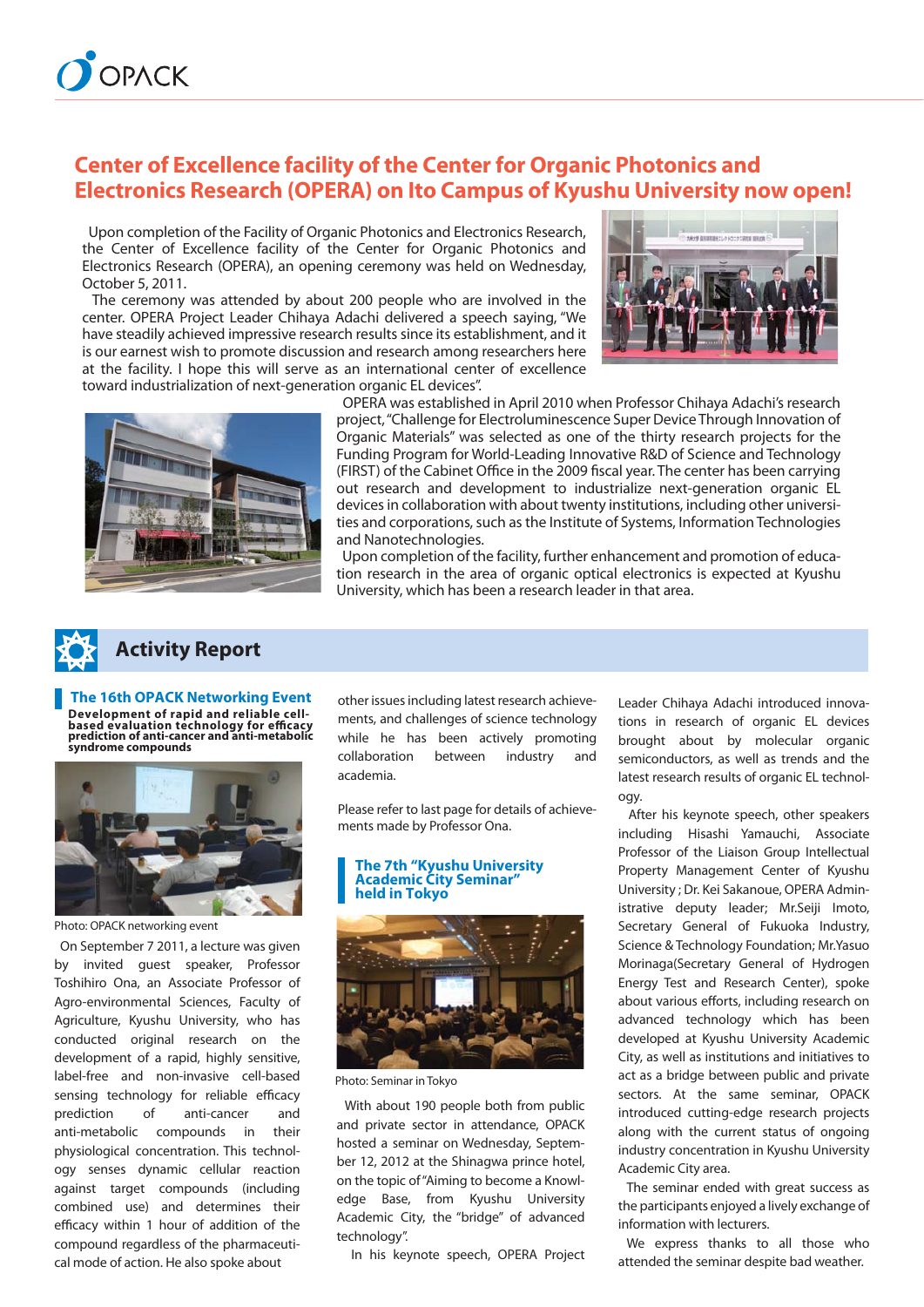#### **Joined Bio Japan 2011**



Photo:Exhibition booth

 From October, 5 (Wed) until October,7(Fri), 2011, OPACK and Professor Ona, an Associate Professor of Agro-environmental sciences, Faculty of Agriculture, Kyushu University, jointly exhibited at Bio Japan 2011.

 Professor Ona made a presentation on the development of rapid, high sensitive, label-free and non-invasive cell-based sensing technology for reliable efficacy prediction of anti-cancer and anti-metabolic compounds in their physiological concentration with the use of surface plasmon resonance: SPR. At the exhibition booth, OPACK displayed a panel exhibition of Professor Ona's achievements alongside ongoing developments at Kyushu University Academic City, where world-class advanced R&D projects are being conducted with collaboration between industry and academia.

 The presentation and the booth attracted many people from companies and other R&D institutions, thus we could successfully convey the charms of academic city.(Details of Professor Ona's research are on the last page of this report)

#### **Information session for the site for business held at Kyushu University Academic City**



#### Photo:Information session for the site for business

 An information session for the site for business at Kyushu University Academic City was held on October 31 and November 1, 2012 with 11 participants joined from companies and R&D institutions.

 On the first day, participants visited the Center for Organic Photonics and Electronics Research (OPERA), Fukuoka Industry--

Academia, Symphonicity on the Ito Campus of Kyushu University, and heard about an industrial site that Fukuoka city has been jointly developing with Itoshima City. At the meeting, mayors and local municipal leaders, those concerned with this event and people from Kyushu University participated and actively exchanged information.

 On the second day, participants visited the Hydrogen Energy Test and Research Center, the Research Center for Three-dimensional Semiconductors and the Experimental Center for Social System Technologies, all of which are located at Itoshima Research Park, where the hub of these research institutions is being formed. They were also introduced to the industrial site that has been developed by Fukuoka Prefecture. With the partnership of research institutions, which we introduced at the 7th Seminar on Kyushu University Academic City in Tokyo, we organized this on-site information session. All those who attended the meeting enjoyed it very much

#### **Auto-parts design seminar ; this was an 18-day training course to attain required skills for design of auto parts**



Photo :Lecture

 From Monday, November, 14 until Thursday December 8, 2011 OPACK hosted an Auto-parts design training seminar for companies and the general public.

 The seminar mainly focused on fostering design technology skills that are particularly lacking in the automobile industry, one of the fields in which Kyushu University Academic City leads as a knowledge creator.

 At the seminar, participants mainly learned about three dimensional CAD (CATIA V5). It also provided various training programs, including assembly and disassembly of the engine, design practice and a presentation on vehicles equipped with electric motors that is considered as the requirement of next-generation vehicles, through which participants successfully completed all programs as they worked hard to acquire and improve needed skills for design and development.



#### **Participation in Exhibitions**

 OPACK will participate in the following exhibitions where a large number of relevant companies, universities and organizations are attending. We will exhibits panels and other materials. Our staffs will also introduce the charms of Kyushu University Academic City, where concentration on research institutions is rapidly progressing. We welcome you to visit our booth

 $\blacklozenge$  Nanotech 2012  $\blacklozenge$ 

 It is the world's largest international synthesis show about nanotechnology. State-of-the-art technology and products from various fields, including nano materials, nano-micro-system technology, and measurement and evaluation areas are showcased.

Date & Time : Feb.15(Wed)-Feb.17(Fri) Venue: Tokyo Big Sight

#### ◆ FC EXPO 2012 ◆

 The World's largest trade show featuring all kinds of technologies, products, equipment, etc. related to the manufacture and R&D for fuel cells and hydrogen. Date & Time : Feb.29(Wed)-Mar.2(Fri) Venue: Tokyo Big Sight

#### **Subscribe to our Email Newsletter**

 OPACK offers e-mail subscriptions which provide a variety of information about events taking place at Kyushu University Academic City, as well as reports on activities carried out by the local government, universities, industry-academia cooperation initiatives and research institutions.

#### **Application form procedure**

Newsletter subscription application form can be found at http://www.opack.jp/

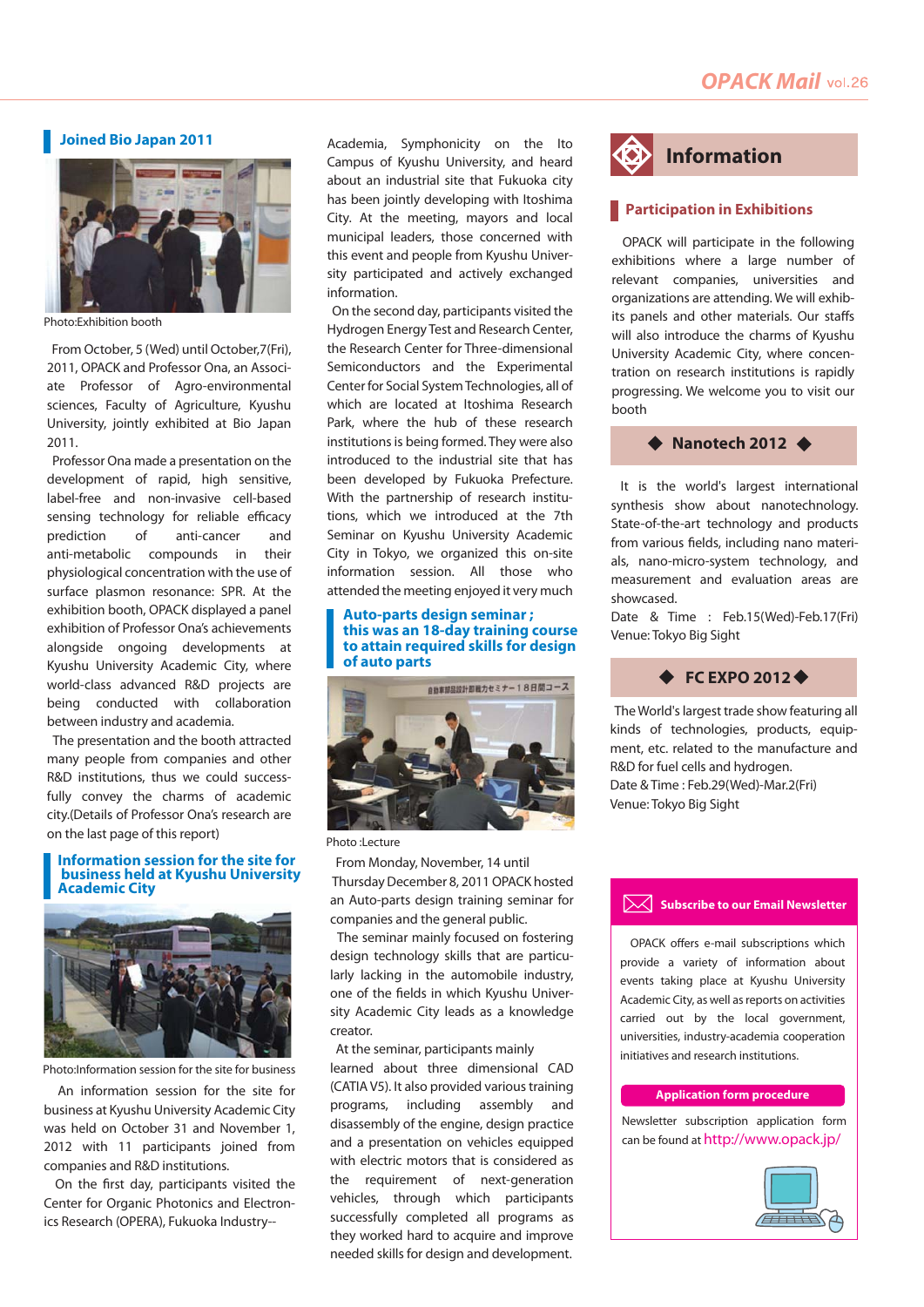

**Information about companies and research institutions located in Kyushu University Academic City**

# **Experimental Center for Social System Technologies**



 Advance of ICT has brought about a significant paradigm shift in social structure and its impacts are not limited to individual lives, corporate activities, and sovereignty, but even determine the future course of international society.

 Throughout the life cycles of systems, LSI, ICT devices and other products, from their planning, design, manufacture, testing, sales, operation to disposal, business model, which focuses on operational phase has grown into the major industry and created new social model. In various industrial sectors, new social and economic structures are being built where value creation and investment return play a critical role at the stage where consumers actually use these

products.

 In order to address such changes in social and economic structure, Experimental Center for Social System Technologies serves as a center of technological development to evaluate and improve products and services through social experiments using new products and devices. The center offers effective and efficient services with the use of an authorization infrastructure, wireless communication technology, design technology for new embedded software and others. It is our sincere wish that as many as companies and organizations as possible will take advantage of services we offer for development, commercialization, expansion of technologies and services required to create a new social information infrastructure for the 21st century.

#### **Center Details**

#### **Social information infrastructure**



【Server forexperiment】 Storage of demonstration tests data

【Environment to develop common infrastructure for Social experiment】 Development environment and test devices for common components (card reader/writer/IC card and others)



Multi card reader and internal circuit board

# **Wireless data**



Basic testing environment of measuring equipment for wireless devices

【Anechoic Chamber】



(phi)

**Wireless** evaluation system】 Characteristics measuring

equipment for wireless devices



#### **Embedded software**





【Control functions development kit for peripheral LSI 【Monitor of CPU performance 】 【Analysis equipment for communication data 】 【Development device for Control software 】



Development device for DSP control software



velopment device for Flash memory control software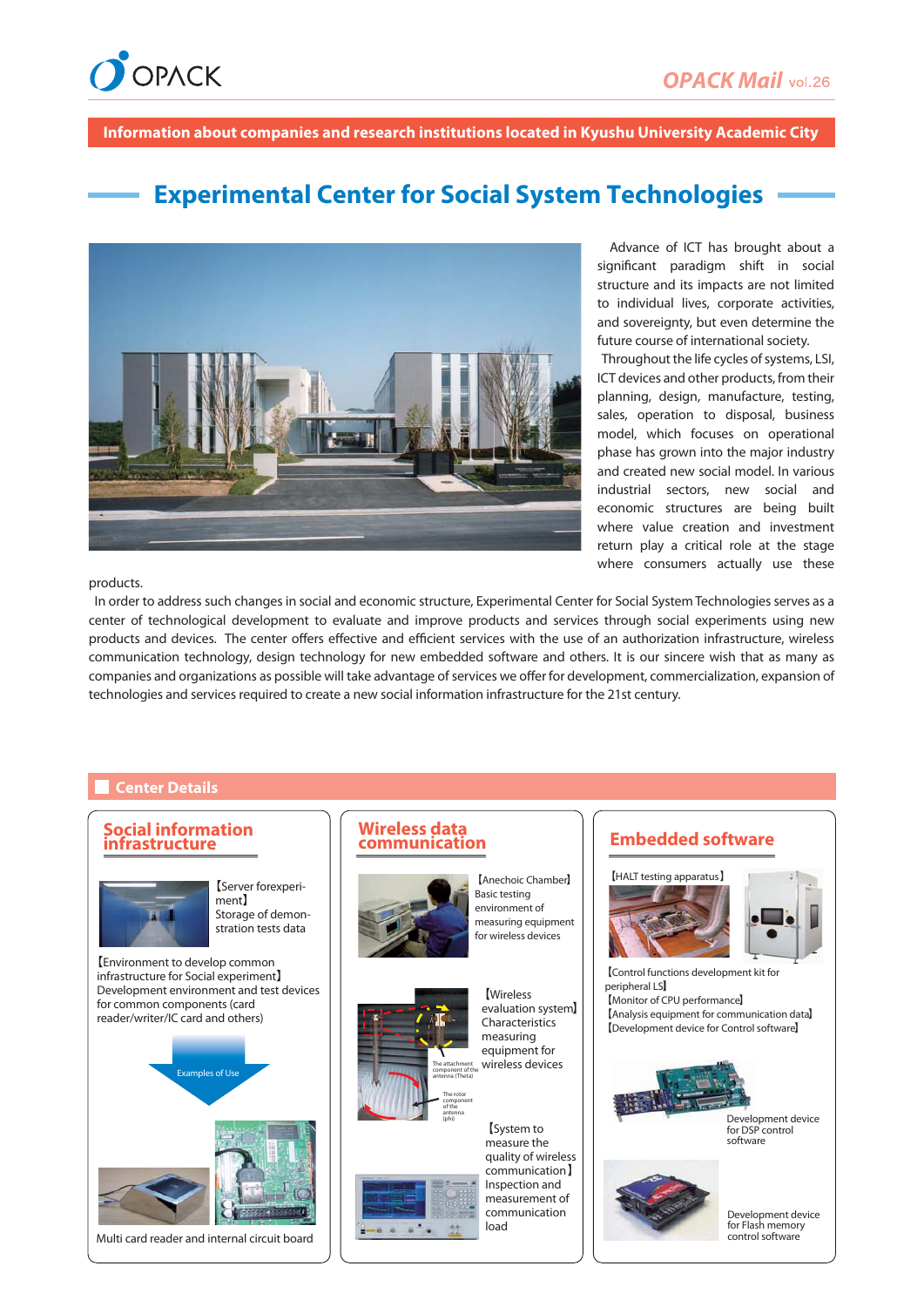## **OPACK Mail** vol.26

#### **Center Details**

| <b>Center Details</b>                                                                             |
|---------------------------------------------------------------------------------------------------|
| FPGA Development device                                                                           |
| DSP control software development device                                                           |
| Development device for flash memory<br>control software                                           |
| Development device for I2C<br>communication software                                              |
| CPU performance monitor equipment                                                                 |
| Logic Analyzer                                                                                    |
| Oscillo-Scope                                                                                     |
| <b>1F</b> Server Room                                                                             |
| Development and evaluation system for<br>demonstration tests of social information infrastructure |
| <b>Room for product and prototype</b><br>improvement                                              |
| Printed circuit board processing machine                                                          |
| Constant temperature and humidity chamber                                                         |
| 3D prototype production system                                                                    |

| <b>1F Room for Measurement of electric field</b>                       |
|------------------------------------------------------------------------|
| Anechoic Chamber                                                       |
| Wide Band Antenna                                                      |
| Room for development of software to<br>evaluate wireless communication |
| Single analyzer                                                        |
| Vector single generator                                                |
| MIMO receiver tester                                                   |
| Signal source analyzer                                                 |
| Microwave downconverter                                                |
| Noise figure analyzer                                                  |
| Network analyzer                                                       |
| Handheld spectrum analyzer                                             |
| <b>HALT</b> test room                                                  |

Testing machine

| Conformity assessment of telecommunications standard          |
|---------------------------------------------------------------|
| Communication data monitor for SAS/SATA                       |
| Communication data monitor for I2C                            |
| Communication data monitor for PCI EXPRESS                    |
| Communication data analysis apparatus for USB3.0              |
| Network load test automation system                           |
| 3F Wireless communication quality<br>evaluation room          |
| Wireless LAN communication log storage<br>/analysis equipment |

Conformity assessment equipment of wireless LAN communication standard

**2F Network quality evaluation room**

#### **Projects outline**

 The mission of the center is to provide a place for social experiments on semiconductor products. It also offers services and expertise to evaluate and improve these products developed for the purpose of promoting development and commercialization of the advanced semiconductors that underpin a new social system required for the future. As the center of R&D activities, it facilitates collaborative projects among universities, research institutions and industries that are already being carried out in terms of research, application and development, and testing these products before putting them into practical use.

### **Image of demonstration test utilizing the center**



#### **Room charge at Experimental Center for Social System Technologies**

| ◆ Research Lab ◆          |                                                                        | ◆ Room charge ◆            |                                                     |                                                     |
|---------------------------|------------------------------------------------------------------------|----------------------------|-----------------------------------------------------|-----------------------------------------------------|
|                           | Area(m <sup>2</sup> ) (Number of rooms) Rent rate (monthly · incl.tax) | Room                       | Area(m <sup>2</sup> ) (Number of rooms)             | Room Charge (1hour)                                 |
| 20m <sup>2</sup> (3rooms) | ¥63,000                                                                | Business meeting room 1 .2 | $18m$ (2rooms)                                      | ¥800                                                |
| 26 <sup>m</sup> (1room)   | ¥81,900                                                                | Meeting room 1             | 24 <sup>m</sup> (1room)                             | ¥1,100                                              |
| $31m$ (5rooms)            | ¥97,650                                                                | Meeting room 2             | 22 <sup>m</sup> (1room)                             | ¥1,000                                              |
| 35 <sup>m</sup> (1room)   | ¥110,250                                                               | Meeting room 1, 2          | 46m <sup>2</sup> (simultaneous use of two<br>rooms) | ¥2,100                                              |
| 38m <sup>2</sup> (1room)  | ¥119,700                                                               | Seminar room 1             | 78 <sup>m</sup> (1room)                             | ¥3,600                                              |
| 38m <sup>2</sup> (1room)  | ¥122,850                                                               | Seminar room 2             | $46m$ (1room)                                       | 42,100                                              |
| 40m <sup>2</sup> (5rooms) | ¥126,000                                                               | Seminar room 1, 2          | 122m (simultaneous use of two<br>rooms)             | ¥5,700                                              |
| $50m$ (1rooms)            | ¥157,500                                                               | Shared office (room#207)   | 9 m <sup>2</sup> each pace (7 booths)               | Rent rate:<br>¥11,340<br>$(monthly \cdot incl.txt)$ |

#### **Fukuoka Industry, Science & Technology Foundation (Fukuoka IST)Experimental Center for Social System Technologies Research Center for Three-Dimensional Semiconductors**